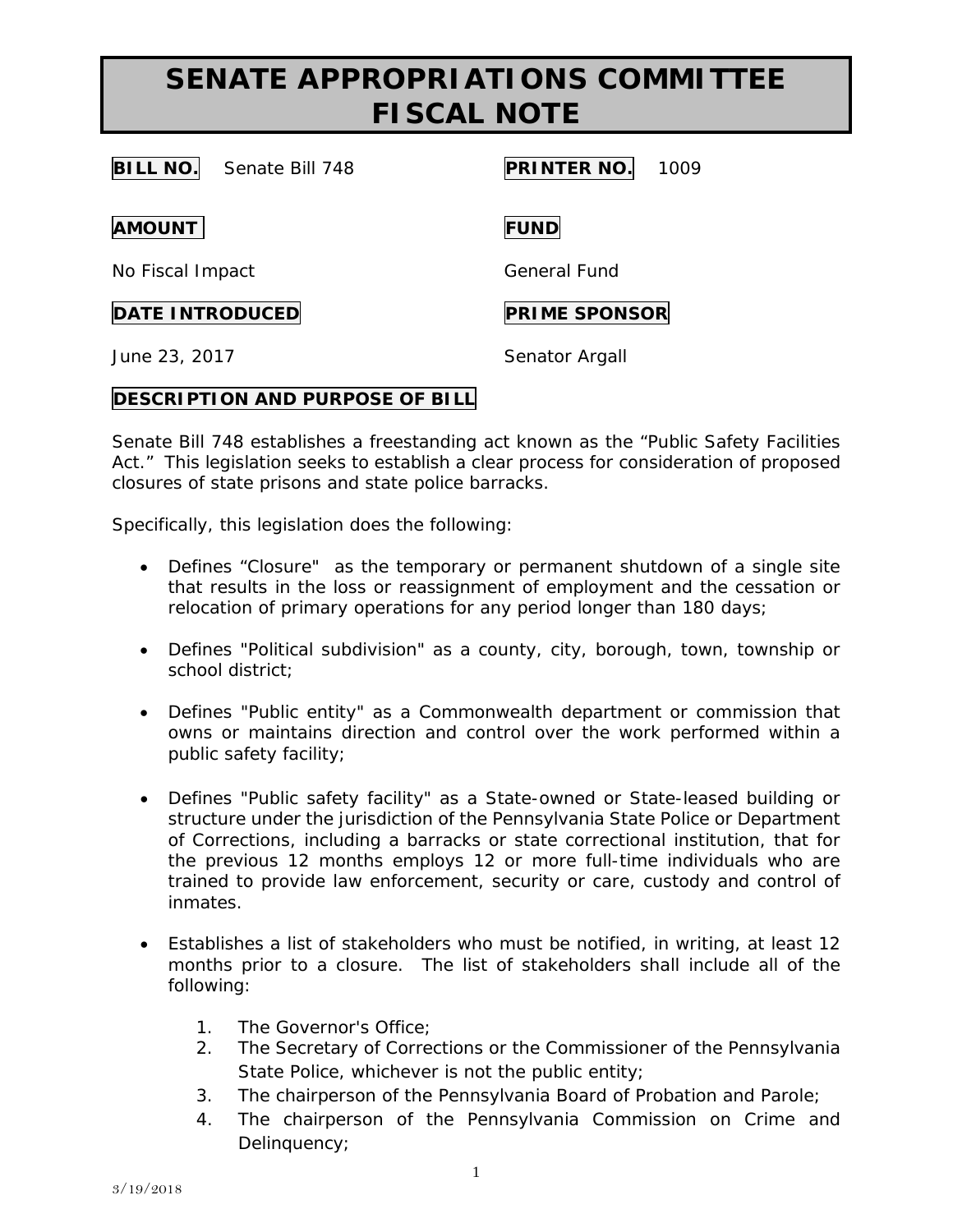# **SENATE APPROPRIATIONS COMMITTEE FISCAL NOTE**

- 5. The Secretary of Administration;
- 6. The Secretary of General Services;
- 7. The Secretary of Community and Economic Development;
- 8. The Secretary of Labor and Industry;
- 9. The Secretary of Human Services;
- 10. All Federal, State and local elected officials of each political subdivision in which the public safety facility is located;
- 11. Representatives of each employee labor organization that represents employees within the public safety facility; and
- 12. Any other department, agency, board, commission or organization deemed necessary by the public entity or the Governor's Office.
- Imposes certain duties upon public entities proposing to close a public safety facility. These duties shall include the following:
	- 1. Request and analyze information from stakeholders regarding the impacts of the proposed closure;
	- 2. Hold at least one public hearing in the county in which the public safety facility is located at least 120 days prior to a final decision and announcement of a closure;
	- 3. Submit a written report detailing the recommendations from the stakeholders to the Governor, Majority Leader and Minority Leader of the Senate and Majority Leader and Minority Leader of the House of Representatives.
- Provides that a public safety facility may be closed without complying with the above mentioned provisions if:
	- 1. It is determined by the Governor that its full use and occupation present an immediate threat to the life, health or safety of a classification of inmates or employees within the public safety facility or of the community.
	- 2. Written notice detailing the reasons for the closure is provided to the Majority Leader and Minority Leader of the Senate and the Majority Leader and Minority Leader of the House of Representatives at the time the decision is made or as soon as practicable thereafter.
- Provides that if there becomes a final decision to close a public safety facility, the public entity must:
	- 1. Provide 30 days' written notice by certified mail to all of the following:
		- Federal, State and local elected officials of each political subdivision in which the public safety facility is located;